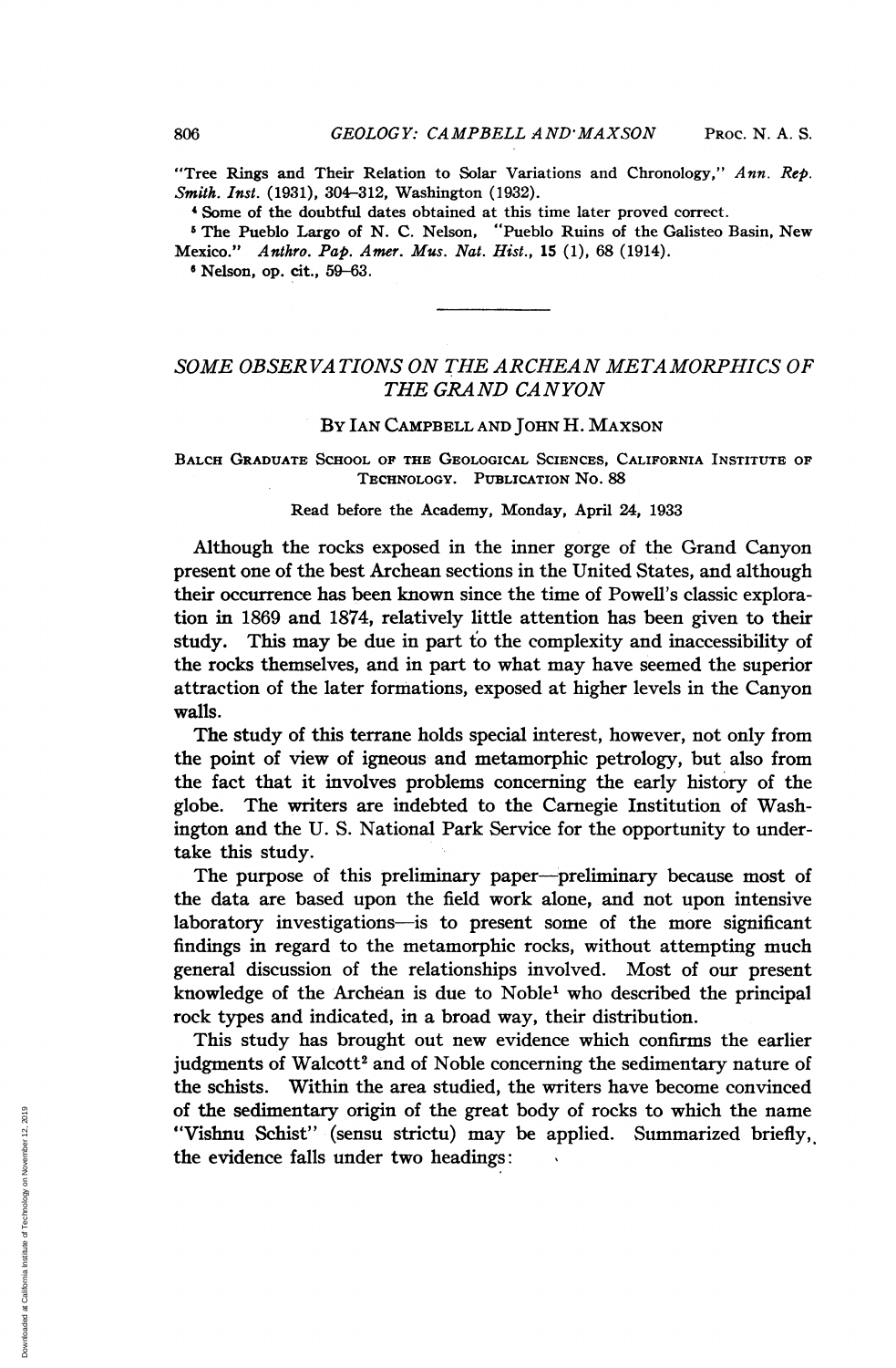STRUCTURAL **PETROLOGIC** Cross-bedding Quartzites Stratification Calcareous beds

Iron formation

Thus in Lone Tree Canyon there is well exposed a section of quartz mica schists, in which such unequivocal sedimentary features as crossbedding and quartzitic sandstone lentils are preserved. (See Figs. <sup>1</sup> and 2.)



#### FIGURE <sup>1</sup>

Quartz-sericite schist exposed in the floor of Lone Tree Canyon. In connection with the cross-bedding note that the sharper truncations are toward the west, indicating that the younger beds lie in that direction. The scale is six inches long.

It is interesting to note that within a few hundred feet of this least metamorphosed Archean exposure, there occurs a garnet-staurolite schist, associated with a granitic intrusion. This relationship is an indication that at least a part, and perhaps much, of the higher degrees of metamorphism found in the rocks in this area may be due to contact rather than to regional effects.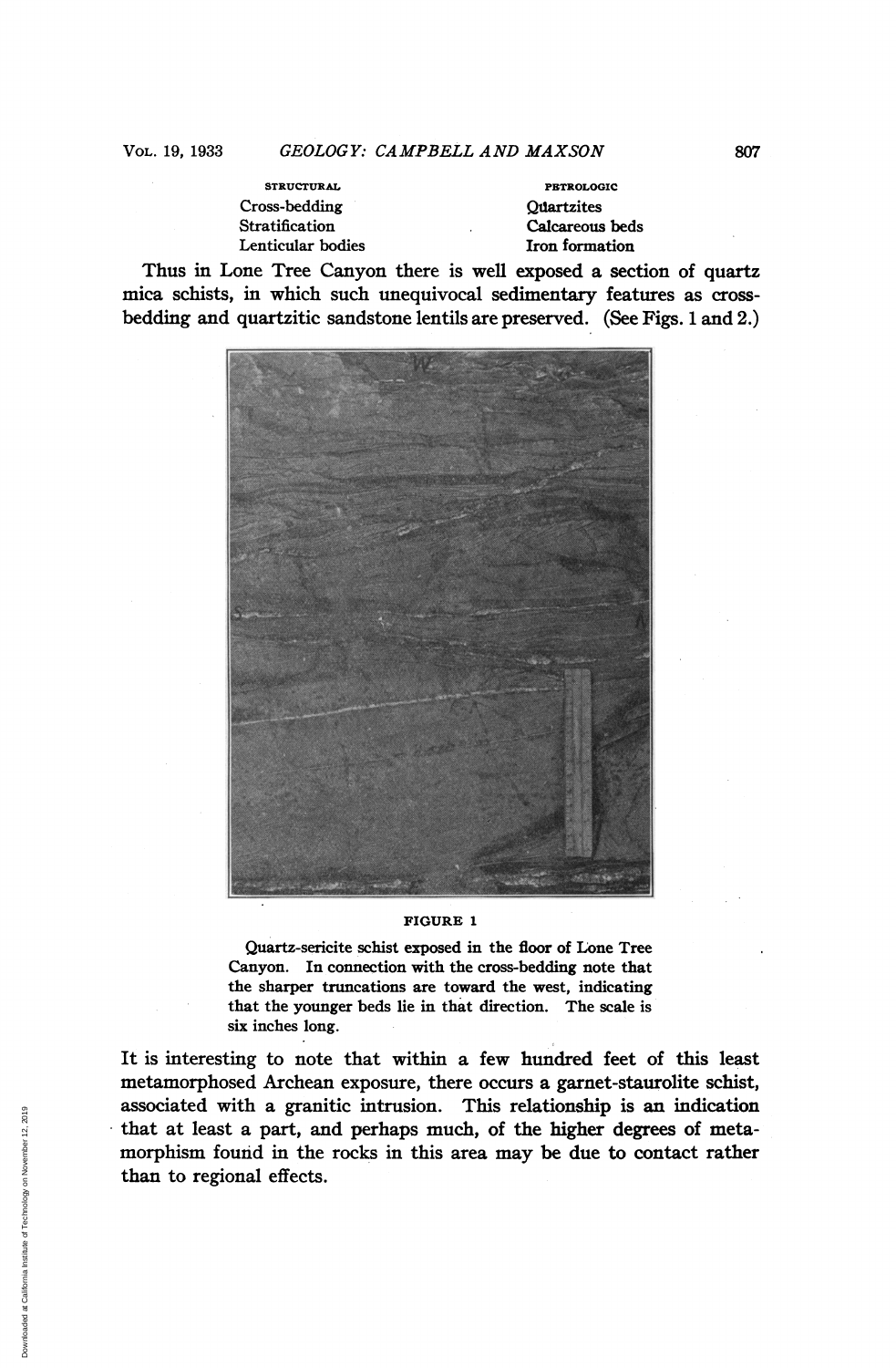Quartzites occur at many places in the section, and while the majority are very thoroughly recrystallized, some preserve evidence of stratification.

An interesting discovery is that of thin beds and small lentils of a limesilicate rock, composed of garnet, diopside, epidote and calcite-an as-



#### FIGURE <sup>2</sup>

Another view of the quartz-sericite schist in Lone Tree Canyon, showing sandstone lentil below the rule. Note that schistosity generally parallels the bedding. The white streaks are quartz veinlets. The scale is six inches long.

semblage typically developed in the metamorphism of impure calcareous rocks. These occurrences, which are found in both Horn and Pipe Canyons, probably represent original calcareous lenses of a shale.

Also in Pipe Canyon, there is a rock classed as "iron formation" which on analysis is seen to be very similar to itabirite, the ferruginous quartzite of Pre-Cambrian age forming the iron ores of Minas Geraes.

There can be no question as to the original character of the types just mentioned. But the origin of many of the schists might be obscure, were